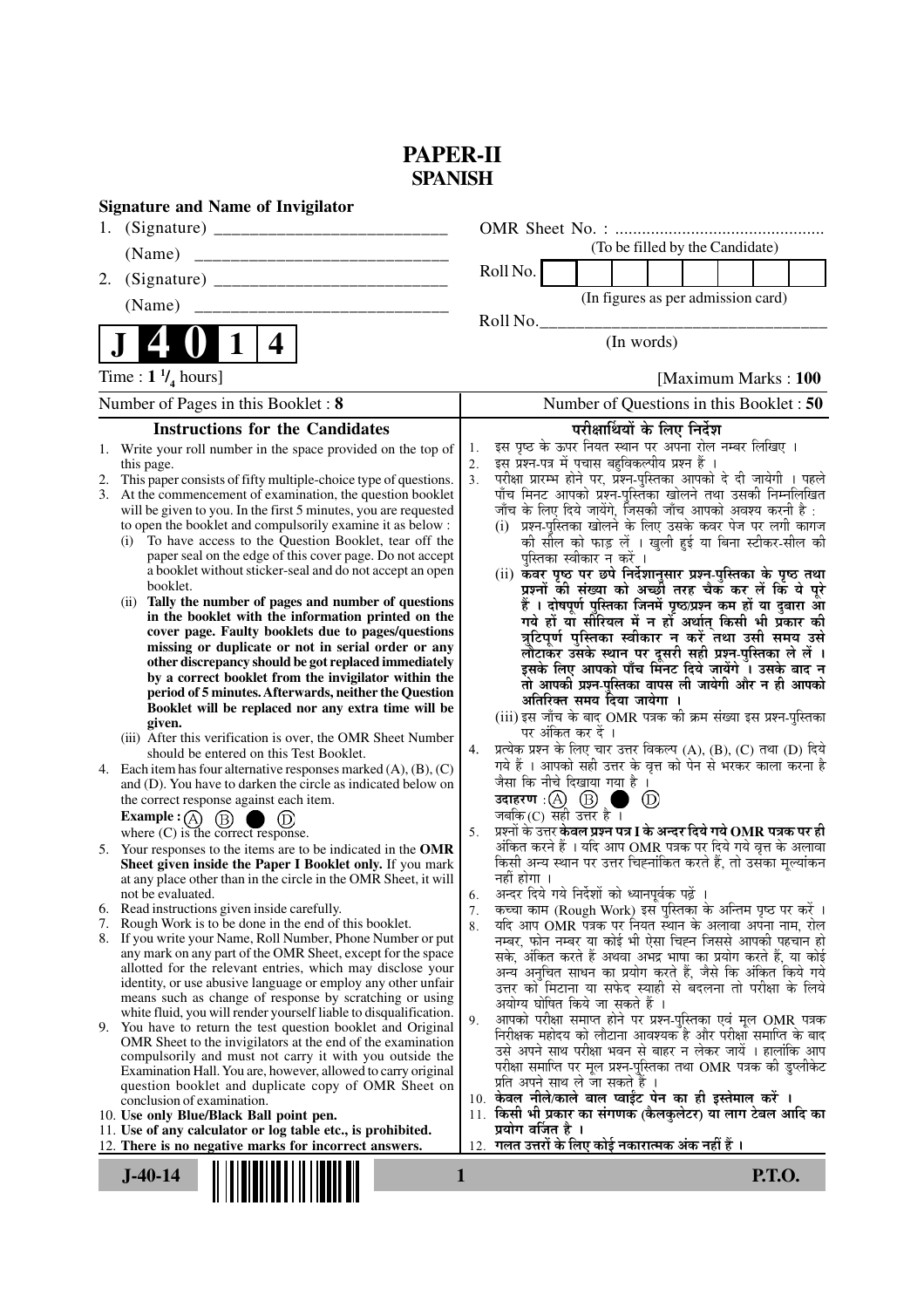## **SPANISH CUESTIONARIO – II Paper – II**

- **Note :** This paper contains **fifty (50)** objective type questions, each question carrying **two (2)** marks. Attempt all the questions.
- **Nota :** Este examen consta de **cincuenta (50)** preguntas con opciones. Elija la opción más apropiada. Cada pregunta lleva **dos (2)** puntos. Los candidatos han de responder a todas las preguntas.

### **Complete el siguiente texto eligiendo para cada uno de los huecos (de 1 a 5) una de las cuatro opciones que se le ofrecen :**

Los expertos afirman que es necesario crear un jardín sostenible \_\_\_1.\_\_\_\_ la primera semilla. Además, se están introduciendo novedades como el cultivo en azoteas o, \_\_\_\_2.\_\_\_\_ en paramentos verticales, que prometen una nueva etapa en la jardinería urbana y una mejora de la calidad ambiental de las ciudades. Esto último puede que \_\_\_3.\_\_\_ a compensar un dato que ofrece un estudio encargado por la Asociación Española de Centros de Jardinería: \_\_\_\_4.\_\_\_\_ florezcan las viviendas o las segundas residencias, menos de la mitad de los practicantes de la jardinería \_\_\_\_5.\_\_\_\_ jardín propio, un tercio practica su afición favorita en sus balcones o terrazas.

- **1.** (A) desde
	- (B) de
	- (C) hasta
	- (D) para
- **2.** (A) incluso
	- (B) incluyendo
	- (C) incluido
	- (D) incluyó
- **3.** (A) ayuda
	- (B) ayudará
	- (C) ayude
	- (D) ayudo

**Paper-II 2 J-40-14** 

- **4.** (A) de ahí que
	- (B) salvo si
	- (C) por mucho que
	- (D) a pesar de
- **5.** (A) poseen
	- (B) poseían
	- (C) han poseído
	- (D) hayan poseído
- **6.** El estudio de la frase como una unidad en la lingüística es:
	- (A) Fonética
	- (B) Morfología
	- (C) Sintaxis
	- (D) Semántica
- **7.** Se han oído algunos de que la pareja Di Cósimo - Von Bollen va a separarse, pero son totalmente infundados.
	- (A) cotilleos
	- (B) rumores
	- (C) susurros
	- (D) aires
- **8.** ¡Hay que ver, Montse no engorda nunca! *i*, eh?
	- No, está siempre así de delgada. Aunque \_\_\_\_ muchísimo.
	- (A) come
	- (B) comería
	- (C) comiera
	- (D) comía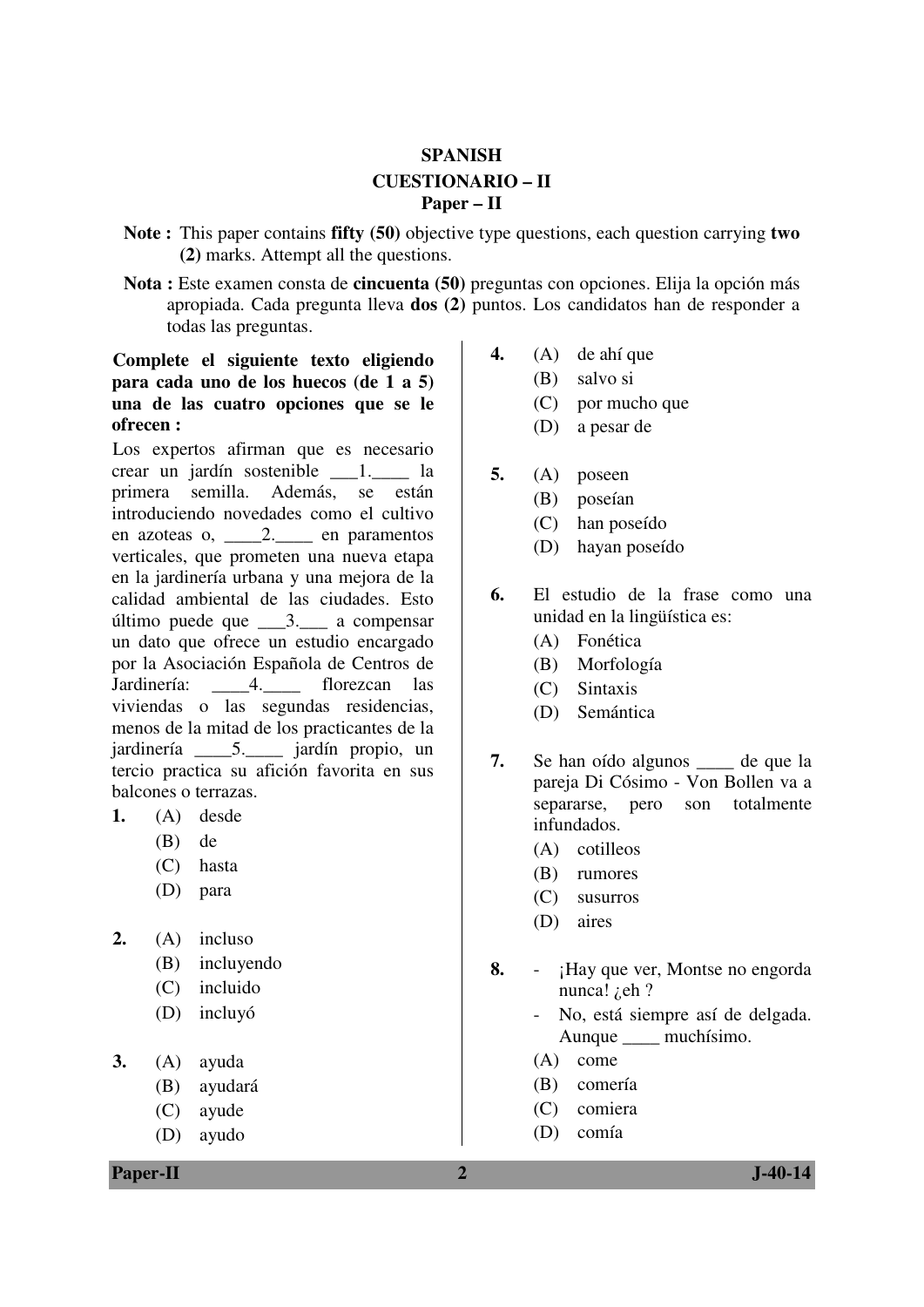**En las siguientes tres preguntas (9-11) se ha marcado un fragmento con letra negrita. Elija de entre las opciones la respuesta que tenga un significado equivalente al del fragmento marcado.** 

- **9.** Cuando **alguien ha comido mucho** podemos decir \_\_\_\_\_\_\_.
	- (A) ha puesto morado
	- (B) la ha puesto verde
	- (C) se ha puesto morado
	- (D) se ha puesto verde
- **10.** No me convenció mucho cuando dijo que era respetuosa de mi palabra, un poco una persona **chapada a la antigua**.
	- (A) moralista
	- (B) liberal
	- (C) cumplidora
	- (D) tradicional
- **11.** No entendía que mis amigos se reunieran todas las tardes a conversar **sin tregua**, a repetirse las mismas historias y chistes de siempre.
	- (A) sin sentido
	- (B) sin trabajo
	- (C) sin cesar
	- (D) sin evolución
- 12. Los herederos reclamaron, lo hicieron demasiado tarde.
	- (A) si bien
	- (B) si mal
	- (C) si
	- (D) bien si
- **13.** El estado de la glotis decide si las consonantes son
	- (A) abiertas o cerradas
	- (B) anteriores o posteriores
	- (C) sordas o sonoras
	- (D) bilabiales o palatales
- **14.** El modelo del monitor que propone S. Krashen radica precisamente en distinguir entre
	- (A) la adquisición y la enseñanza
	- (B) la enseñanza y el aprendizaje
	- (C) la adquisición y el aprendizaje
	- (D) la adquisición y la fosilización
- **15.** Según el enfoque comunicativo, el objetivo de la enseñanza de la lengua es mejorar
	- (A) la competencia lingüística
	- (B) la competencia comunicativa
	- (C) la actuación lingüística
	- (D) la actuación comunicativa
- **16.** Según la antropofagia, la traducción es un acto de \_\_\_\_\_\_\_\_ el texto original.
	- (A) devorar
	- (B) adaptar
	- (C) localizar
	- (D) interpretar
- **17.** La recreación del mensaje original según las necesidades sociolingüísticas de los lectores es :
	- (A) paráfrasis
	- (B) adaptación
	- (C) colocación
	- (D) imitación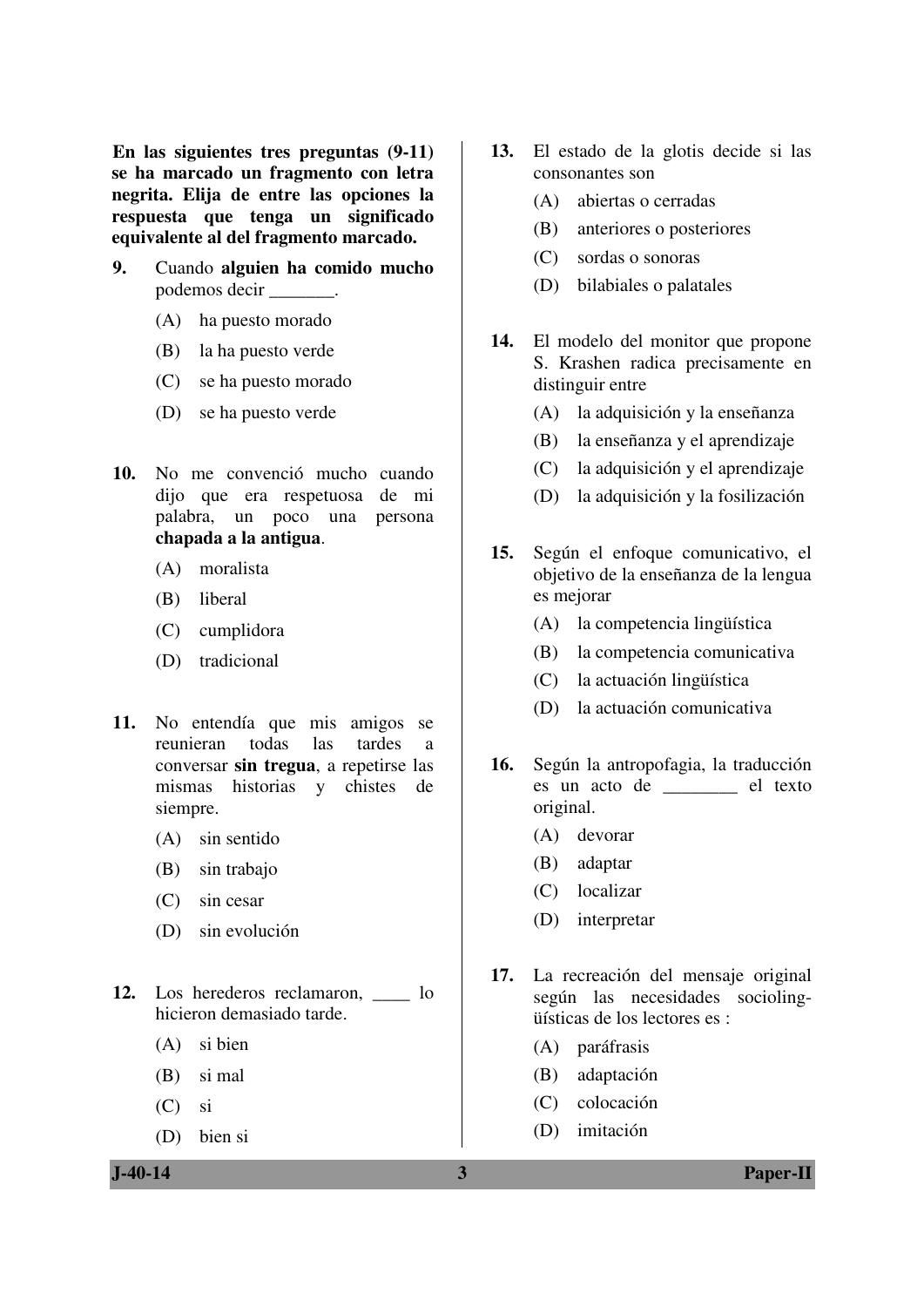- **18.** ¿Cuál de los siguientes autores pertenece a la Generación del 98 ?
	- (A) Ramón Gómez de la Serna
	- (B) Ramiro de Maeztu
	- (C) Eugenio D'Ors
	- (D) Ramón Perez de Ayala
- **19.** ¿Cuál de las siguientes es obra de Lope de Vega ?
	- (A) *EI gran teatro del mundo*
	- (B) *El burlador de Sevilla*
	- (C) *El Criticón*
	- (D) *Fuenteovejuna*
- **20.** El final de *La Celestina* es :
	- (A) Calista y Melibea se casan
	- (B) Calisto es asesinado por el padre de Melibea
	- (C) Calisto se suicida
	- (D) Calisto se muere al caer de una tapia
- **21.** ¿Cuál de las siguientes obras es de José Cadalso ?
	- (A) *Cartas Marruecas*
	- (B) *El sí de las niñas*
	- (C) *El delinquente honrado*
	- (D) *El estudiante de Salamanca*
- **22.** Fortuna *y Jacinta* trata de los problemas socio-políticos de la sociedad \_\_\_\_ del siglo XIX.
	- (A) madrileña
	- (B) andaluza
	- (C) catalana
	- (D) gallega

**Paper-II 1.40-14** 

- **23.** En la poesía española del siglo XX Jorge Guillén se considera el máximo representante de:
	- (A) el esperpento
	- (B) la poesía pura
	- (C) la poesía neopopular
	- (D) las greguerías

**24.** Relacione y elija la opción correcta :

- a. *Sombra paraíso* de i. Dámaso Alonso
- b. *Ángel fieramente humano* ii. Vicente Aleixandre
- c. *Hijos de la*  iii. Rafael Alberti *ira*
- d. *Sobre ángeles* los iv. Blas de Otero
- (A) a. -iii., b.- iv., c.-ii., d.-i.
- (B) a.-iv., b.-ii., c.-i., d.-iii.
- (C) a.- i., b.- iii., c.-iv., d.- ii.
- (D) a.- ii., b.-iv., c.- i., d.- iii.
- **25.** La acción principal de la siguiente novela **NO** transcurre en Barcelona:
	- (A) *Nada de Carmen Laforet*
	- (B) *Últimas tardes con Teresa de Juan Marsé*
	- (C) *La Plaza del Diamante de Mercé Rodoreda*
	- (D) *El barrio de maravillas de Rosa Chacel*
- **26.** La siguiente se considera una novela de protagonista colectivo:
	- (A) *Nada*
	- (B) *Seños de identidad*
	- (C) *Tiempo de silencio*
	- (D) *La colmena*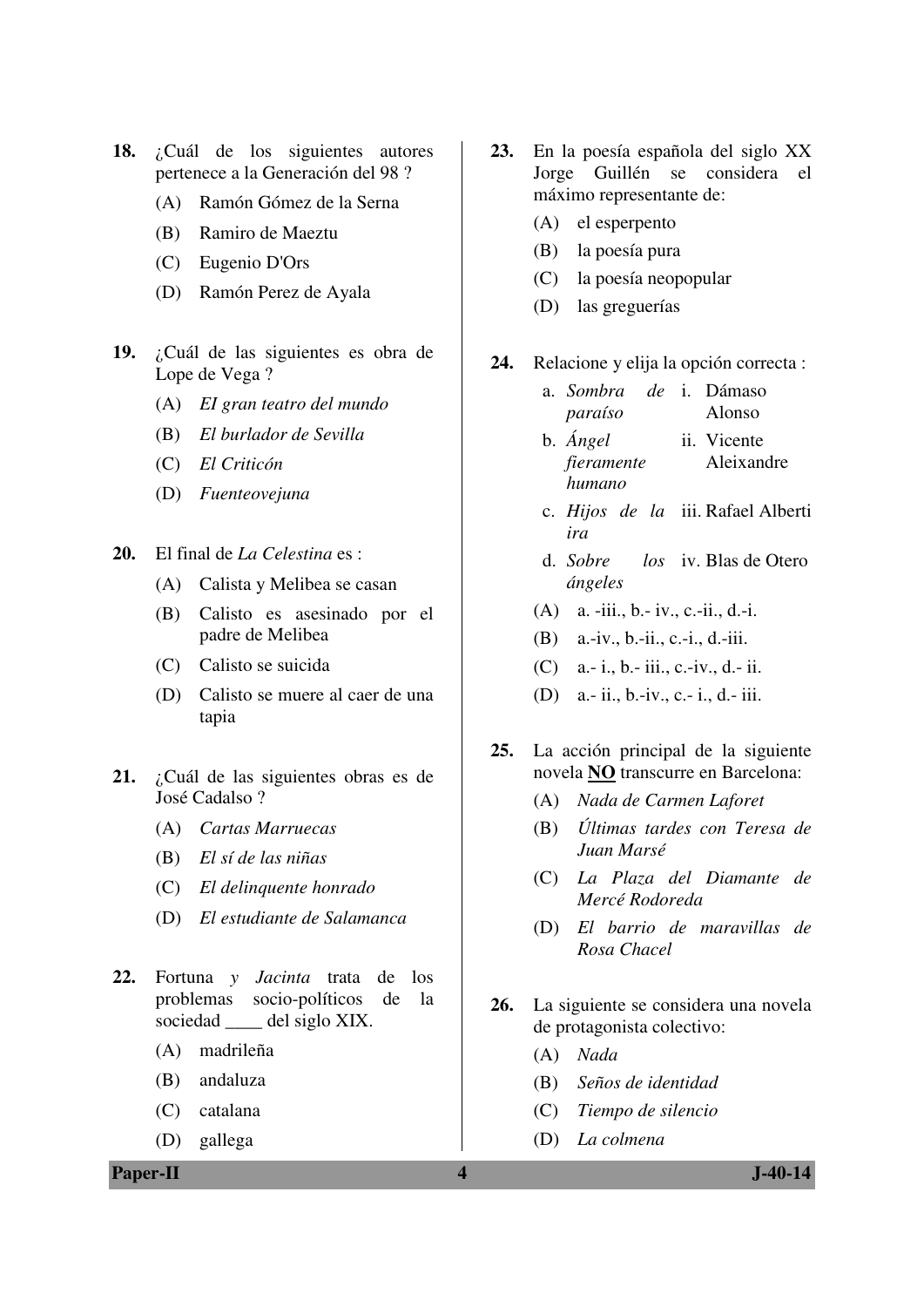- **27.** Relacione y elija la opción correcta :
	- a. Almudena **Grandes** i. *La voz dormida*
	- b. Lucía Etxebarría ii. *Las edades de Lulú*
	- c. Ana María iii. *Cosmofobia* Matute
	- d. Dulce Chacón iv. *Las Abel*
	- (A) a.- ii., b.- iii., c.- iv., d.- i.
	- (B) a.-iii., b.- ii., c.- i., d. iv.
	- (C) a.- iv., b.- i., c.- ii., d.- iii.
	- (D) a.- i., b.- iv., c.- iii., d. ii.
- **28.** La obra del dramaturgo Miguel Mihura se encuadra en la siguiente categoría:
	- (A) Teatro realista
	- (B) Teatro barroco
	- (C) Teatro cómico
	- (D) Teatro comprometido
- **29.** Escoja la secuencia correcta:
	- (A) Hispania cartaginesa, Hispania romana, el reino visigodo
	- (B) El reino visigodo, Hispania romana, Hispania cartaginesa
	- (C) Hispania romana, el reino visigodo, Hispania cartaginesa
	- (D) Hispania romana, Hispania cartaginesa, el reino visigodo
- **30.** ¿Quiénes cultivaron el cubismo en la pintura ?
	- (A) Juan Gris y Pablo Picasso
	- (B) Joan Miró y Pablo Picasso
	- (C) Salvador Dalí y Pablo Picasso
	- (D) Juan Gris y Salvador Dalí
- **31.** Relacione y elija la opción correcta :
	- a. Primera República i. Manuel Azaña b. La ii. Cuatro
	- Restauración presidentes
	- c. Segunda República iii. Alfonso XII
	- d. Frente Popular iv. Niceto Alcalá Zamora
	- (A) a. iv., b.- ii., c.- iii., d.- i.
	- (B) a. ii., b.- iii., c.- iv., d.- i.
	- (C) a. iii., b. ii., c. i., d.- iv.
	- (D) a.- i., b.- iii., c.- ii., d.- iv.
- **32.** La siguiente película trata del tema de la violencia doméstica contra la mujer :
	- (A) *14 kilómetros*
	- (B) *Las libertarias*
	- (C) *Te doy mis ojo*s
	- (D) *Solas*
- **33.** ¿Qué pintor español realizó muchas de sus obras en la época de la ocupación napoleónica ?
	- (A) El Greco
	- (B) Diego Velázquez
	- (C) Fortuny
	- (D) Francisco de Goya
- **34.** La figura de don Juan aparece por vez primera en El burlador de Sevilla, una obra de teatro del siglo XVII de:
	- (A) José Zorrilla
	- (B) Lope de Vega
	- (C) Calderón de la Barca
	- (D) Tirso de Molina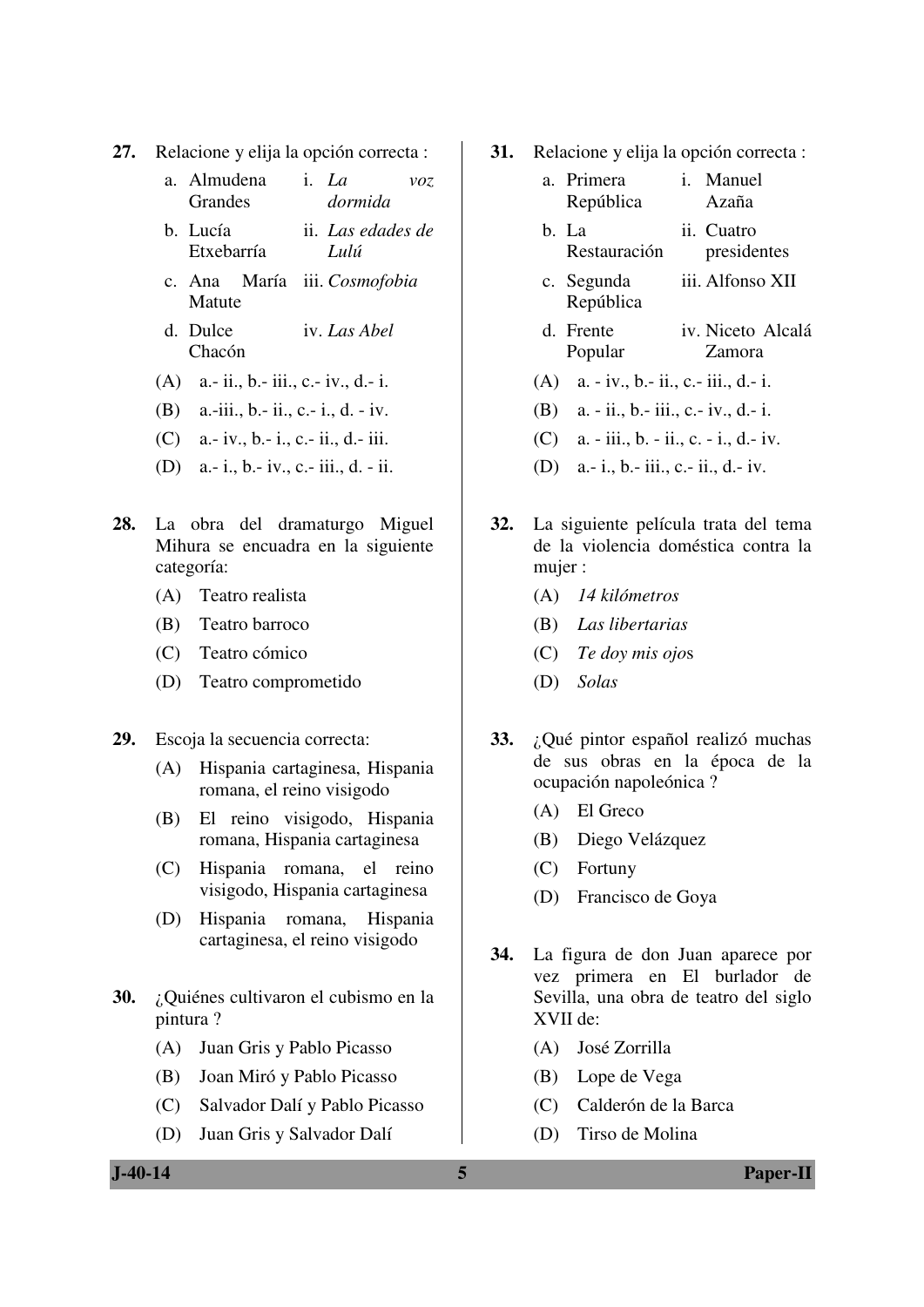**35.** Relacione y elija la opción correcta :

| a. Sandra       | i $How$           | the   |
|-----------------|-------------------|-------|
| Cisneros        | García Girls      |       |
|                 | lost              | their |
|                 | accent            |       |
| b. Julia        | ii. The Brief and |       |
| <b>Á</b> lvarez | <i>Wondrous</i>   |       |
|                 | Life of Oscar     |       |
|                 | Wao               |       |
| c. Junot Díaz   | iii. The House on |       |
|                 | the Mango         |       |
|                 | <b>Street</b>     |       |

- (A) a.- iii., b.- ii., c.-i.
- (B) a.- ii., b.- i., c.- iii.
- (C) a.- i., b.- iii., c.- ii.
- (D) a.- iii., b.- i., c.- ii.
- **36.** *La noche de Tlatelolco* de Elena Poniatowska se basa en:
	- (A) la masacre de los estudiantes antes de los juegos olímpicos en México
	- (B) los narcotraficantes de Medellín
	- (C) la violencia en los suburbios de Bogotá
	- (D) los mitos clásicos de la cultura azteca
- **37.** El autor del libro *México insurgente* es :
	- (A) George Orwell
	- (B) John Reed
	- (C) Ken Loach
	- (D) Costa Gavras
- **38.** La novela *Sab*\_de Gertrudis Gómez de Avellaneda es sobre el tema de
	- (A) la vida de los criollos
	- (B) la esclavitud
	- (C) la conquista de México
	- (D) la vida de los mineros
- **39.** ¿Cuál de las siguientes escritoras es fuera de la serie en cuanto al periodo en que escribía ?
	- (A) Juana de Ibarbourou
	- (B) Gabriela Mistral
	- (C) Alfonsina Storni
	- (D) Nancy Morejón
- **40.** ¿Cuál de la siguiente **NO** se consideraría una novela indigenista ?
	- (A) *Huasipungo* de Jorge Icaza
	- (B) *El mundo es ancho y ajeno* de Ciro Alegría
	- (C) *El zorro de arriba y el zorro* de abajo de José María Arguedas
	- (D) *Los de abajo de* Mariano Azuela
- **41.** El famoso manuscrito de Felipe Guamán Pomo de Ayala se titula :
	- (A) *El primer nueva coronica y buen gobierno*
	- (B) *Brevísima relación de la destrucción de las Indias*
	- (C) *Comentarios reales*
	- (D) *Historia general de las Indias*
- **42.** ¿Cuál de las siguientes es obra de Sor Juana Inés de la Cruz ?
	- (A) *Los heraldos negros*
	- (B) *Primero sueño*
	- (C) *Silva a la agricultura de la zona tórrida*
	- (D) *La mirada oculta*

#### **Paper-II 6 J-40-14**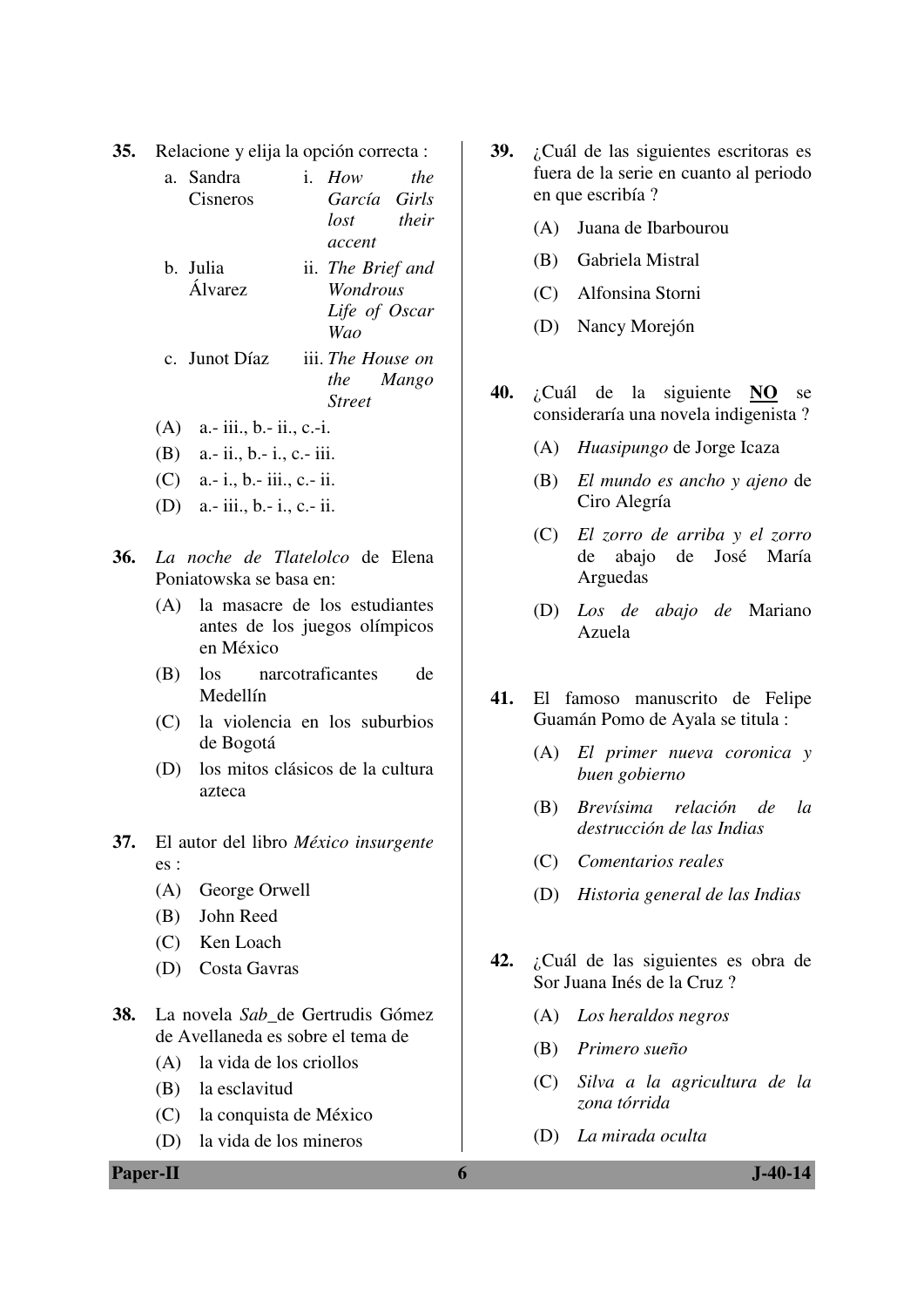- **43.** ¿Cuál de las siguientes **NO** es obra de Ernesto Sábato ?
	- (A) *El túnel*
	- (B) *Abaddón, el exterminador*
	- (C) *Sobre héroes y tumbas*
	- (D) *Cambio de piel*
- **44.** ¿Cuál de los elementos es central a la obra Hombres de maíz de Miguel Ángel Asturias ?
	- (A) La vida gauchesca
	- (B) El problema de los indígenas
	- (C) La vida de Pancho Villa
	- (D) Los bajos fondos de las grandes urbes
- **45.** Relacione y elija la opción correcta :
	- a. Realismo visceral i. Jorge Franco
	- b. Novela detectivesca ii. Carlos Monsiváis
	- c. Narconovela iii. Roberto Bolaño
	- d. Crónica urbana iv. Paco Ignacio Taibo II
	- (A) a. -iii., b.- iv., c.-i., d.- ii.
	- (B) a.- iv., b.- ii., c.- i., d.- iii.
	- (C) a.-i., b.- iii., c.- iv., d.- ii.
	- (D) a.- ii., b.- iv., c.- i., d.- iii.

**46.** Relacione y elija la opción correcta :

|     | a. Pintura                         | i. Tomás Alea |
|-----|------------------------------------|---------------|
|     | b. Cine                            | ii. Pablo     |
|     |                                    | Milanés       |
|     | c. Deporte                         | iii. René     |
|     |                                    | Portocarrero  |
|     | d. Música                          | iv. Gabriela  |
|     |                                    | Sabatini      |
| (A) | a.-iii., b.- iv., c.-ii., d.-i.    |               |
| (B) | a.-iv., b.- ii., c.- i, d.- iii.   |               |
| (C) | a.- i., b.- ii., c.- iv., d.- iii. |               |
| (D) | a.- iii., b.- i., c.- iv., d.- ii. |               |

- **47.** Hernán Cortés realizó la conquista del imperio azteca en 1521, apresando al último de los emperadores de estas culturas. ¿Cuál era su nombre ?
	- (A) Atahualpa
	- (B) TúpacYupanquí
	- (C) Moctezuma II
	- (D) Francisco Pizarro
- **48.** ¿Cuál de las siguientes películas trata del tema de "los desaparecidos" en el Cono Sur ?
	- (A) *Guantanamera*
	- (B) *La noche de los lápices*
	- (C) *Retrato de Teresa*
	- (D) *Lista de espera*
- **49.** España y Portugal habían pactado el reparto del Nuevo Mundo mediante la firma de:
	- (A) El Tratado de Tordesillas
	- (B) El Acuerdo de las Indias **Occidentales**
	- (C) Las Capitulaciones de Santa Fe
	- (D) El Tratado deLisboa
- **50.** El escultor Fernando Botero es de
	- (A) Ecuador
	- (B) Costa Rica
	- (C) Bolivia
	- (D) Colombia